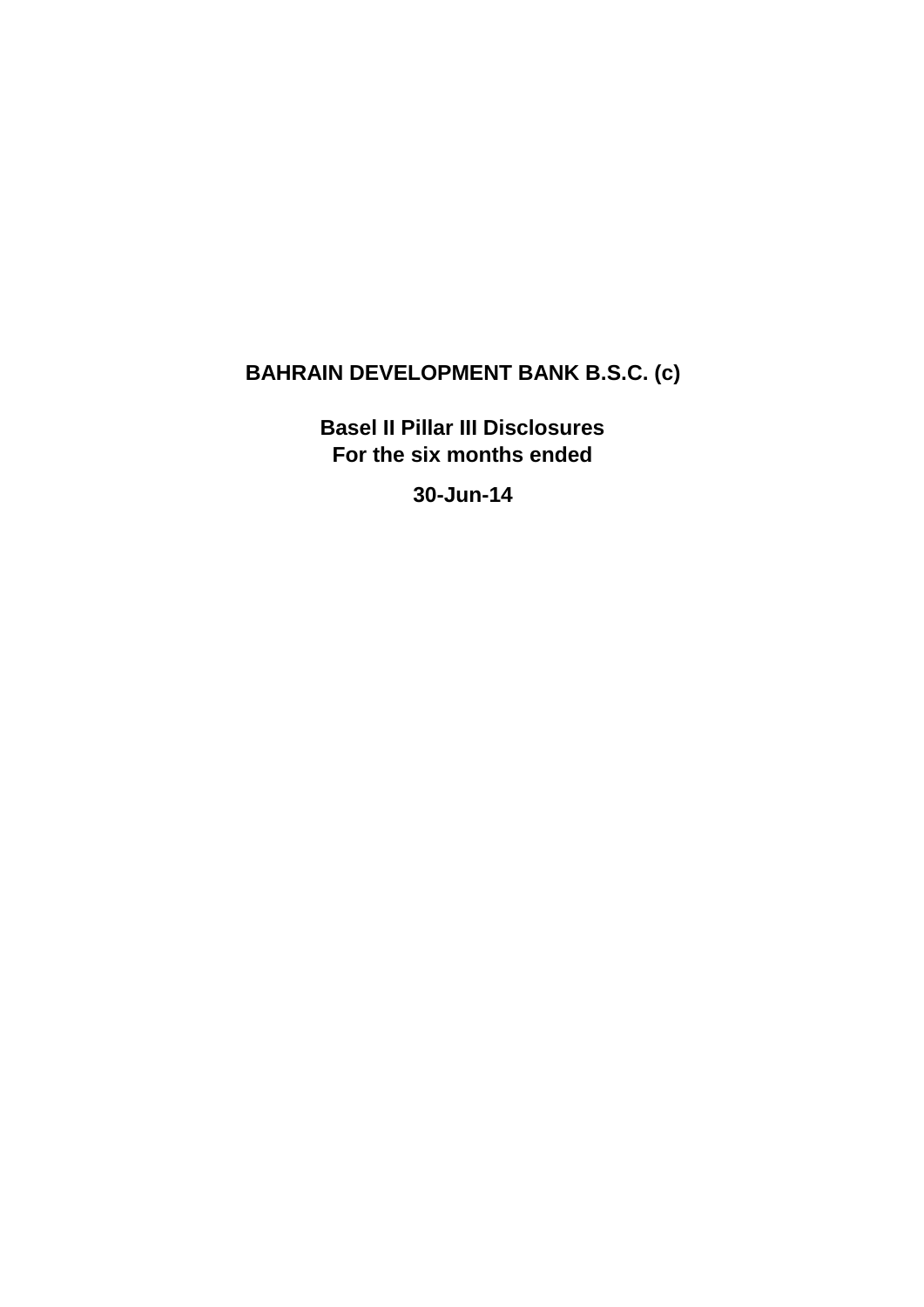# BAHRAIN DEVELOPMENT BANK B.S.C. (c)

### Basel II Pillar III Disclosures

## For the six months ended 30 June 2014

(Expressed in Thousands Bahrain Dinars)

| Table 1  | Capital structure                                                                             | 3  |
|----------|-----------------------------------------------------------------------------------------------|----|
| Table 2  | Capital requirement for credit risk                                                           | 5  |
| Table 3  | Capital requirement for market risk                                                           | 5  |
| Table 4  | Capital requirement for operational risk                                                      | 5  |
| Table 5  | Gross credit exposures before subject to credit risk mitigants (CRM)                          | 5  |
| Table 6  | Sectoral classification of gross credit exposures                                             | 6  |
| Table 7  | Credit concentration greater than 15% individual obligor limit                                | 7  |
| Table 8  | Counterparty wise breakdown of impaired loans and impairment provision                        |    |
| Table 9  | Residual contract maturity                                                                    | 8  |
| Table 10 | Geographical distribution of impairment provisions for loans and advances to customers        | 9  |
| Table 11 | Movement in impairment provision for loans and advances to customers and interest in suspense | 9  |
| Table 12 | Past due loans - age analysis                                                                 | 10 |
| Table 13 | Credit risk exposure post credit risk mitigation and credit conversion                        | 11 |
| Table 14 | Eligible financial collateral and guarantees                                                  | 11 |
| Table 15 | Sensitivity analysis - interest rate risk                                                     | 12 |
| Table 16 | Market risk, Interest rate GAP                                                                | 13 |
| Table 17 | Equity position in the banking book                                                           | 14 |
| Table 18 | Gain on Equity Investments                                                                    | 14 |
| Table 19 | Operational & legal risks                                                                     | 14 |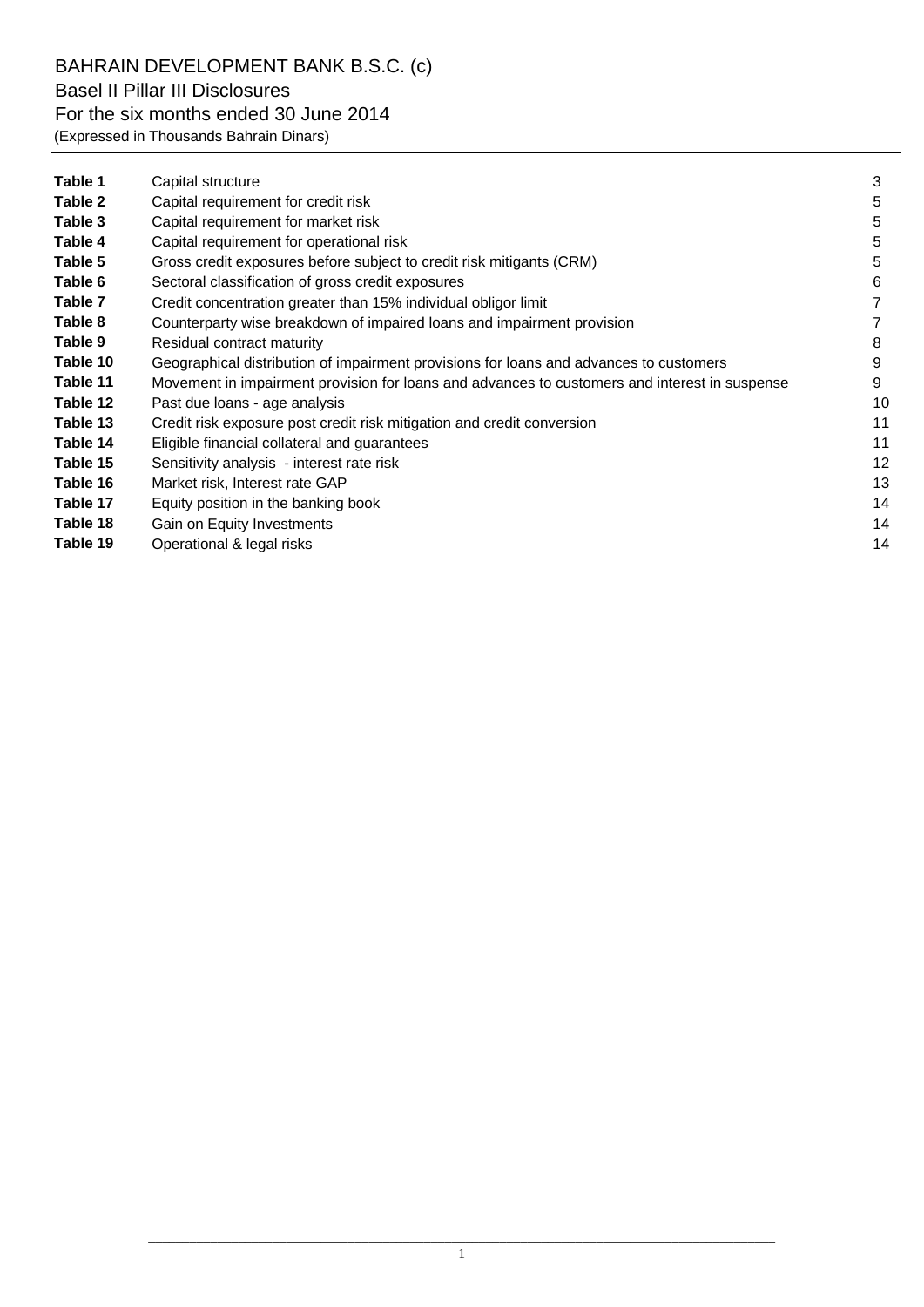#### **Bahrain Development Bank B.S.C. (c) Corporate information Corporate information**

| Commercial registration no. | 26226 obtained on 20 January 1992                                                            |
|-----------------------------|----------------------------------------------------------------------------------------------|
| <b>Registered office</b>    | Building 170<br>Road 1703<br>Diplomatic Area<br>PO Box 20501<br>Manama<br>Kingdom of Bahrain |

#### **1 REPORTING ENTITY**

Bahrain Development Bank B.S.C. (c) ("the Bank" or "BDB") was established as a Bahraini closed shareholding company by Legislative Decree number 19 dated 11 December 1991 and commenced operations on 20 January 1992. The Bank is registered with the Ministry of Industry and Commerce under commercial registration (CR) number 26226. The Bank"s registered office is in Kingdom of Bahrain.

The core activities of the Bank consist of advancing loans for project finance, working capital, premises and equipment for developing industries and service sectors such as tourism, health and education in the Kingdom of Bahrain. As part of this activity, the Bank also renders management consultancy services and subscribes to ordinary and preference shares in Bahraini companies. Additionally, loans are advanced for agriculture, fisheries and higher education purposes. Other activities of the Bank comprise making direct contributions towards the economic development of the Kingdom of Bahrain.

This financial information is the audited consolidated financial information of Bahrain Development Bank BSC (c) (the "Bank") and its subsidiaries (the "Group") for the year ended 31 December 2013.

As at 30 June 2014, the Group consists of the Bank and its following subsidiary:

| <b>Name</b>                                          | Country of<br>incorporation | Ownership<br>interest | Year end    |  |
|------------------------------------------------------|-----------------------------|-----------------------|-------------|--|
| <b>Bahrain Business Incubator</b><br>Centre (S.P.C.) | Kingdom<br>of Bahrain       | 100%                  | 31 December |  |

During the period, the Group disposed its shareholding in Bahrain Institute of Entrepreneurship & Technology S.P.C. at a gain of BD 372 thousands included in investment income in the condensed consolidated interim financial information.

### **Basis of consolidation**

Financial statements incorporate the financial statements of the Bank and its subsidiaries. The financial statements of the subsidiaries are prepared for the same reporting year as the Bank using consistent accounting policies.

All intra group balances, transactions, income and expenses and profits and losses resulting from intra-group transactions are eliminated on consolidation.

Subsidiaries are consolidated from the date on which control is transferred to the Bank and cease to be consolidated from the date on which control is transferred out of the Bank.

#### **Restrictions on capital and transfer of funds within the Group**

Since none of the Bank's subsidiaries are regulated financial institutions, there is no regulatory impediment to the transfer of retained earnings to the Bank. However, as separate legally incorporated entities, the transfer of paid in capital and mandatory reserves would require shareholder action. As the sole shareholder (either direct or indirect) in these entities, the Bank has the power to undertake the legal processes for the transfer of such capital. The Bank"s subsidiaries are registered and domiciled in Bahrain and there are no exchange controls or other restrictions on the transfer of funds.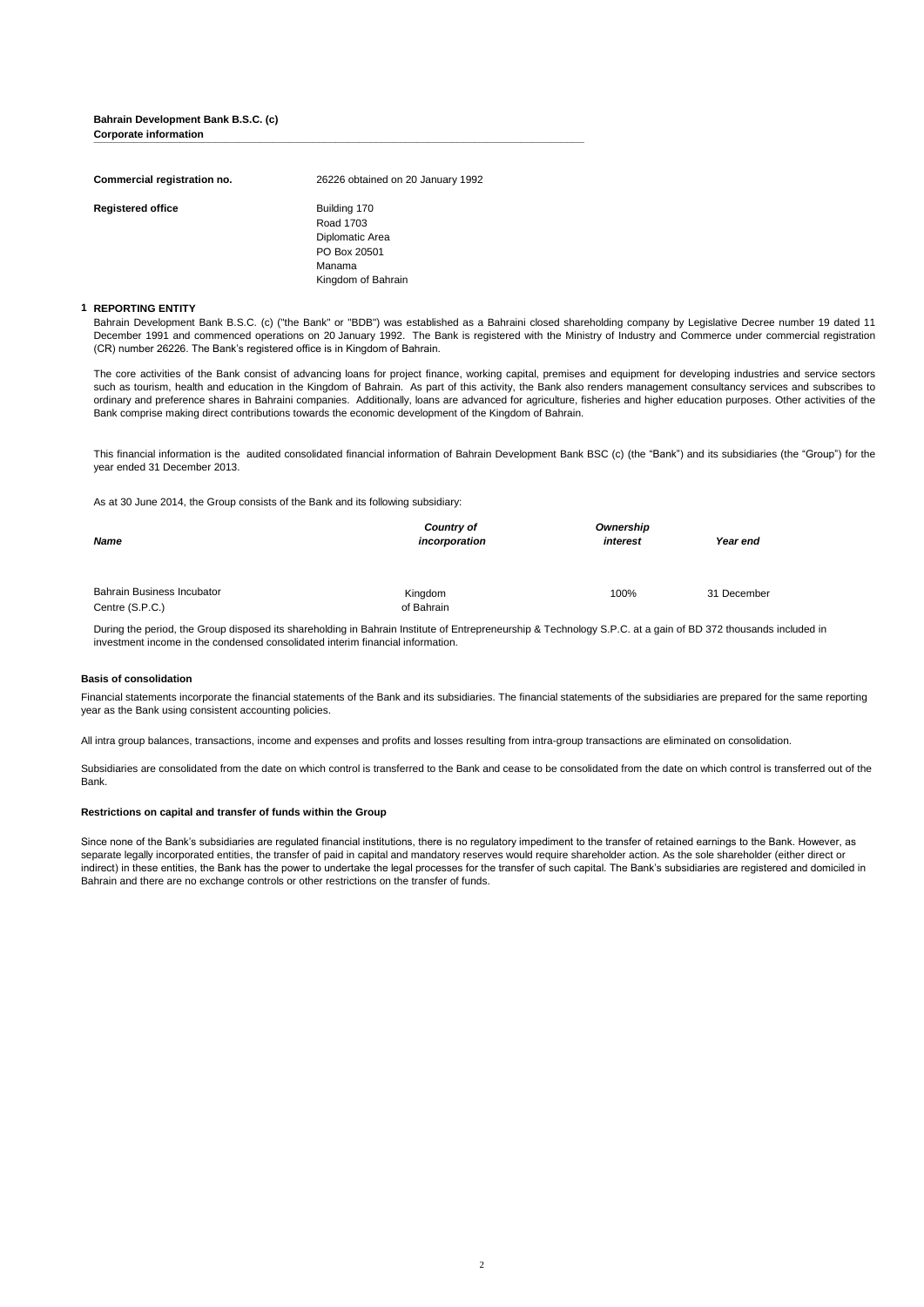### **TABLE 1 - Capital structure, minimum capital and capital adequacy**

The Bank's regulatory capital base comprises of (a) Tier 1 capital which includes share capital, reserves a Tier 2 capital which consist of current year profit and a portion of unrealized gains arising from fair value of

The Bank"s regulatory capital base of BD 72,408 is as detailed below:

|                                                            | 2014          |         |
|------------------------------------------------------------|---------------|---------|
| A. NET AVAILABLE CAPITAL                                   | <u>Tier 1</u> | Tier 2  |
| Paid-up share capital                                      | 65,000        |         |
| Reserve:                                                   |               |         |
| <b>Statutory reserve</b>                                   | 1,010         |         |
| <b>Others</b>                                              | 425           |         |
| Retained earnings brought forward                          | 4,512         |         |
| Current interim profits                                    |               | 457     |
| 45% of unrealized gains arising from fair valuing equities |               | 400     |
| Collective impairment provisions                           |               | 604     |
| TOTAL CAPITAL BEFORE REGULATORY DEDUCTIONS                 | 70,947        | 1,461   |
| Less: Regulatory deductions                                |               |         |
| <b>NET AVAILABLE CAPITAL</b>                               | 70,947        | 1,461   |
| TOTAL ELIGIBLE CAPITAL BASE (Tier 1 + Tier 2)              |               | 72,408  |
| <b>B. CAPITAL ADEQUACY RATIO</b>                           |               | 2014    |
| <b>Total eligible capital base</b>                         |               | 72,408  |
| Credit risk weighted exposures                             |               | 142,954 |
| Market risk weighted exposures                             |               | 218     |
| Operational risk weighted exposures                        |               | 13,808  |
| <b>Total risk weighted exposures</b>                       |               | 156,980 |
| <b>Capital Adequacy Ratio</b>                              |               | 46.13%  |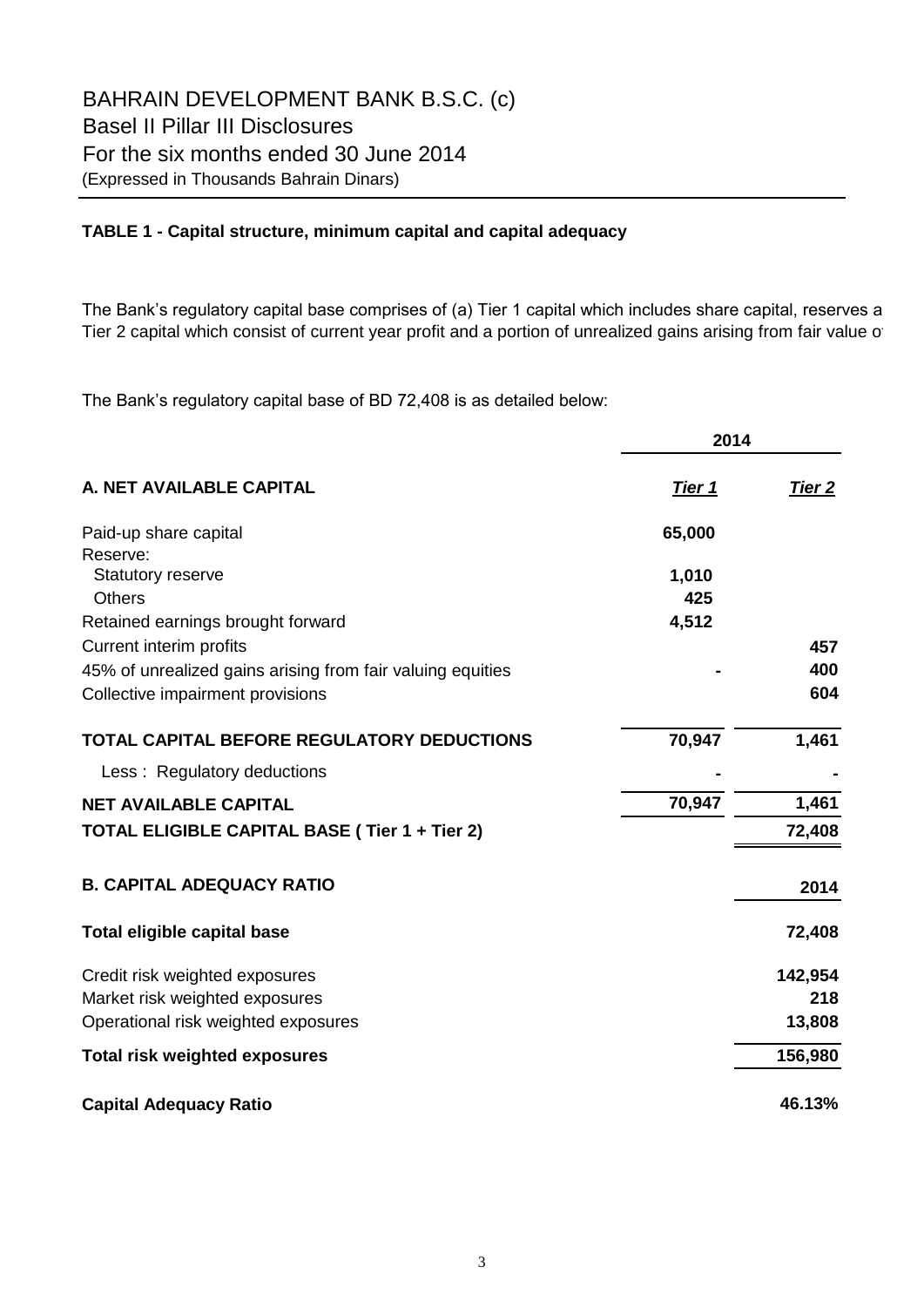#### **RISK WEIGHTED ASSETS PROFILE AND CAPITAL REQUIREMENT FOR CREDIT, MARKET AND OPERATIONAL RISK**

The Bank has adopted the standardized approach for credit risk and Basic Indicator approach for operation risk for regulatory reporting purpose.

#### **Credit Risk**

The Bank has a diversifiedon and off balance sheet credit portfolio which are divided into counter party exposure classes in line with

the CBB"s Basel 2 capital adequacy framework for the standardised approach for credit risk.

Brief description of applicable standard portfolio are as follows:

#### **a. Claims on banks:**

Claims on banks are risk weighted based on external rating agency. Short-term claims on locally incorporated banks are<br>assigned a risk weighting of 20% where such claims on the banks are of an original maturity of three mo the claims are denominated and funded in either Bahraini Dinars or US Dollar.

Preferential risk weight that is one category more favorable than the standard risk weighting are assigned to claims on<br>foreign banks licensed in Bahrain of an original maturity of three months or less denominated and fund domestic currency. Such preferential risk weight for short-term claims on banks licensed in other jurisdictions are allowed only if the relevant supervisor also allows this preferential risk weighting to short-term claims on its banks.

No claim on an unrated bank would receive a risk weight lower than that applied to claims on its sovereign of incorporation.

Investment in securities and financial entities are risk weighted at a minimum risk weight of 100% for listed entities or 150% for unlisted entities, unless such investments exceed 20% of the eligible capital of investee entity, in which case they are deducted from the Bank"s capital.

#### **b. Claims on corporates:**

Claims on corporates are risk weighted based on credit ratings. Risk weighting for unrated (corporate) claims are assigned at 100%.

#### **c. Loans restructured:**

Where possible, the Bank seeks to restructure loans rather than to take ownership of collateral. This may involve extending the payment arrangements and the agreement of new loan conditions. Management continuously reviews renegotiated loans to ensure that all criteria are met and that future payments are likely to occur. The loans continue to be subject to impairment assessment, calculated using the loan's original effective interest rate.

#### **d. Equity Portfolio:**

Investments in listed equities are risk weighted at 100% while unlisted equities are risk weighted at 150%.

#### **e. Other exposures:**

These are risk weighted at 100%.

#### **f. Related party transactions and balances:**

Parties are considered to be related if one party has the ability to control the other party or exercise significant influence over the other party in making financial and operating decisions. Related parties include entities over which the Bank exercises significant influence, major shareholders, directors and executive management of the Bank. such related parties in the ordinary course of business at commercial interest and commission rates. All the loans and advances to related parties are performing and are free of any specific impairment provision (Refer note 14 in interim financial information).

Amounts due from related parties are unsecured and have no fixed repayment terms.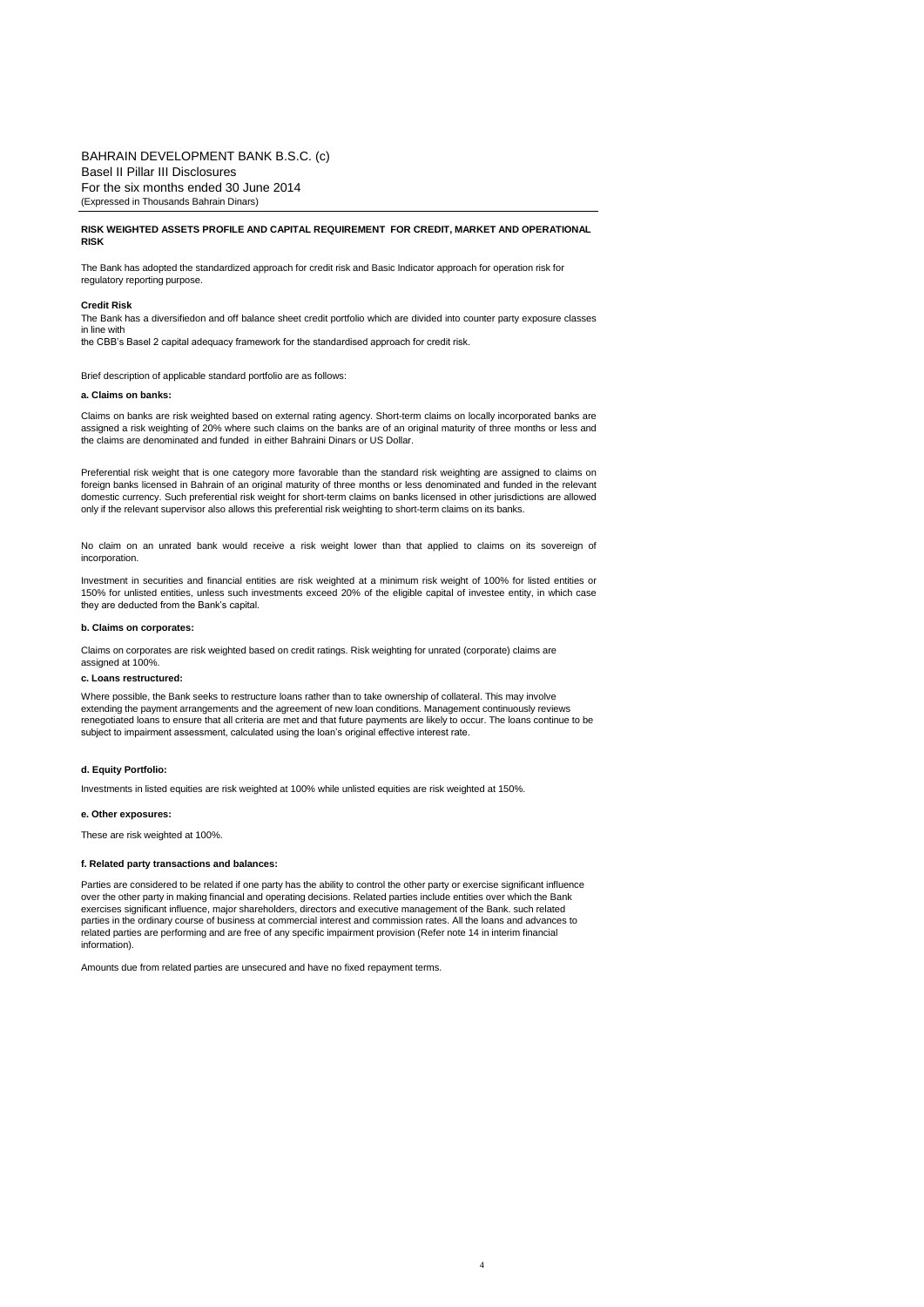#### **TABLE 2 - REGULARATY CAPITAL REQUIREMENT FOR CREDIT RISK**

|                                                               | 2014<br>Capital<br>requirement |
|---------------------------------------------------------------|--------------------------------|
| Claims on sovereign                                           | ۰                              |
| Claims on public sector entities                              | $\overline{\phantom{a}}$       |
| Claims on banks                                               | 1,112                          |
| Claims on corporate                                           | 13,749                         |
| Equity                                                        | 820                            |
| Other exposures                                               | 1,473                          |
| TOTAL CREDIT RISK CAPITAL REQUIREMENT (STANDARDISED APPROACH) | 17.154                         |

#### **TABLE 3 - REGULARATY CAPITAL REQUIREMENT FOR MARKET RISK**

The Bank uses the Standardised Approach for calculating market risk capital charges for the following market risk components:

- Equity exposure risk
- Interest rate exposure risk

• Foreign currency exposure risk

The Bank"s market risk capital charge is largely composed of foreign currency risk arising from the Bank"s foreign exchange exposure on private equity investments denominated mainly in sterling and euros, interest rate risk arising on<br>the bond portfolio and currency futures. The capital requirement for market risk using the Standardise June 2014 was as follows:

|                                                                                                                   |      |         | <b>Capital requirements</b> |
|-------------------------------------------------------------------------------------------------------------------|------|---------|-----------------------------|
|                                                                                                                   | 2014 | Maximum | <b>Minimum</b>              |
| Equity risk capital                                                                                               |      | ٠       |                             |
| Foreign exchange risk capital                                                                                     | 17   | 24      | 17                          |
| Interest rate risk capital                                                                                        |      |         |                             |
|                                                                                                                   |      |         | 2014                        |
| TOTAL MARKET RISK CAPITAL REQUIREMENT (STANDARDISED APPROACH)                                                     |      |         | 26                          |
| TABLE 4 - REGULARATY CAPITAL REQUIREMENT FOR OPERATIONAL RISK                                                     |      |         |                             |
| The capital requirement for operational risk using the Basic Indicator Approach as at 30<br>June 2014 amounted to |      |         | 1.657                       |

### **TABLE 5 - GROSS CREDIT EXPOSURES BEFORE SUBJECT TO CREDIT RISK MITIGANTS (CRM)**

|                                                 | 2014    | 2014<br>Average |
|-------------------------------------------------|---------|-----------------|
| Cash and Balances with Central Bank of Bahrain  | 2.276   | 2,321           |
| Treasury bills and bonds                        | 7.093   | 6.203           |
| Due from banks and other financial institutions | 30,818  | 28,503          |
| Loans and advances to customers                 | 108.551 | 104,959         |
| Interest Receivable                             | 226     | 275             |
| Other assets                                    | 3,749   | 4,995           |
| <b>TOTAL FUNDED EXPOSURES</b>                   | 152,713 | 147,256         |
| Contingent liabilities                          | 2,704   | 2,736           |
| Other commitments                               | 8.380   | 8.343           |
| <b>TOTAL UNFUNDED EXPOSURES</b>                 | 11.084  | 11,079          |
| <b>TOTAL CREDIT RISK EXPOSURE</b>               | 163,797 | 158,335         |

The gross average credit risk exposure is computed based on quarter end prudential return reporting.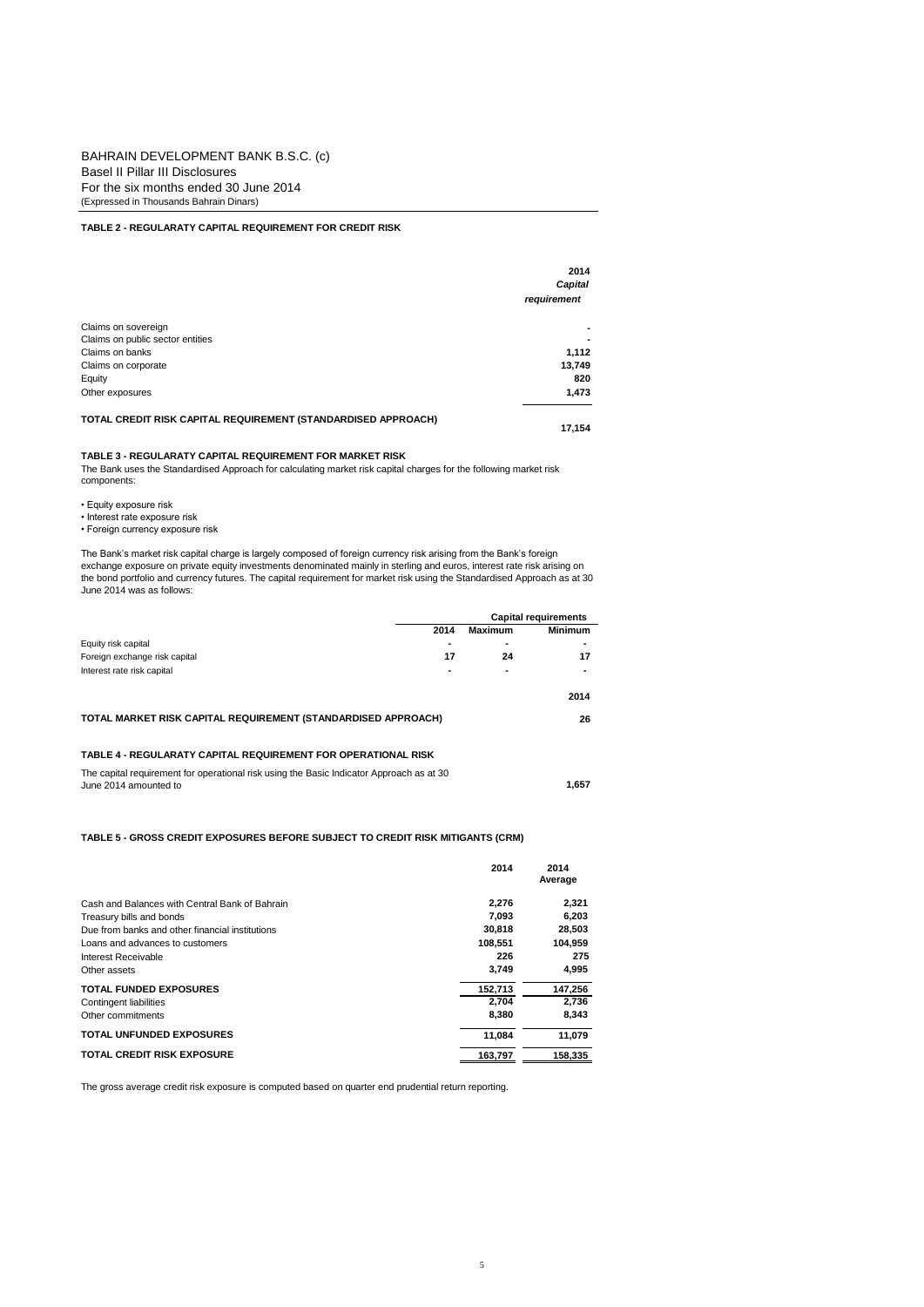## **TABLE 6 - SECTORAL CLASSIFICATION OF GROSS CREDIT EXPOSURES**

|                                       | 2014          |                 |              |  |
|---------------------------------------|---------------|-----------------|--------------|--|
|                                       | <b>Funded</b> | <b>Unfunded</b> | <b>Total</b> |  |
| Banks and financial institutions      | 40,187        |                 | 40,187       |  |
| <b>Trading and Manufacturing</b>      | 57,183        |                 | 57,183       |  |
| <b>Education and Health</b>           | 2,763         |                 | 2,763        |  |
| Hospitality, media and transportation | 9,419         |                 | 9,419        |  |
| <b>Fisheries and Agriculture</b>      | 4,773         |                 | 4,773        |  |
| <b>Food Processing</b>                | 4,149         |                 | 4,149        |  |
| <b>Others</b>                         | 34,239        | 11,084          | 45,323       |  |
| <b>TOTAL</b>                          | 152,713       | 11,084          | 163,797      |  |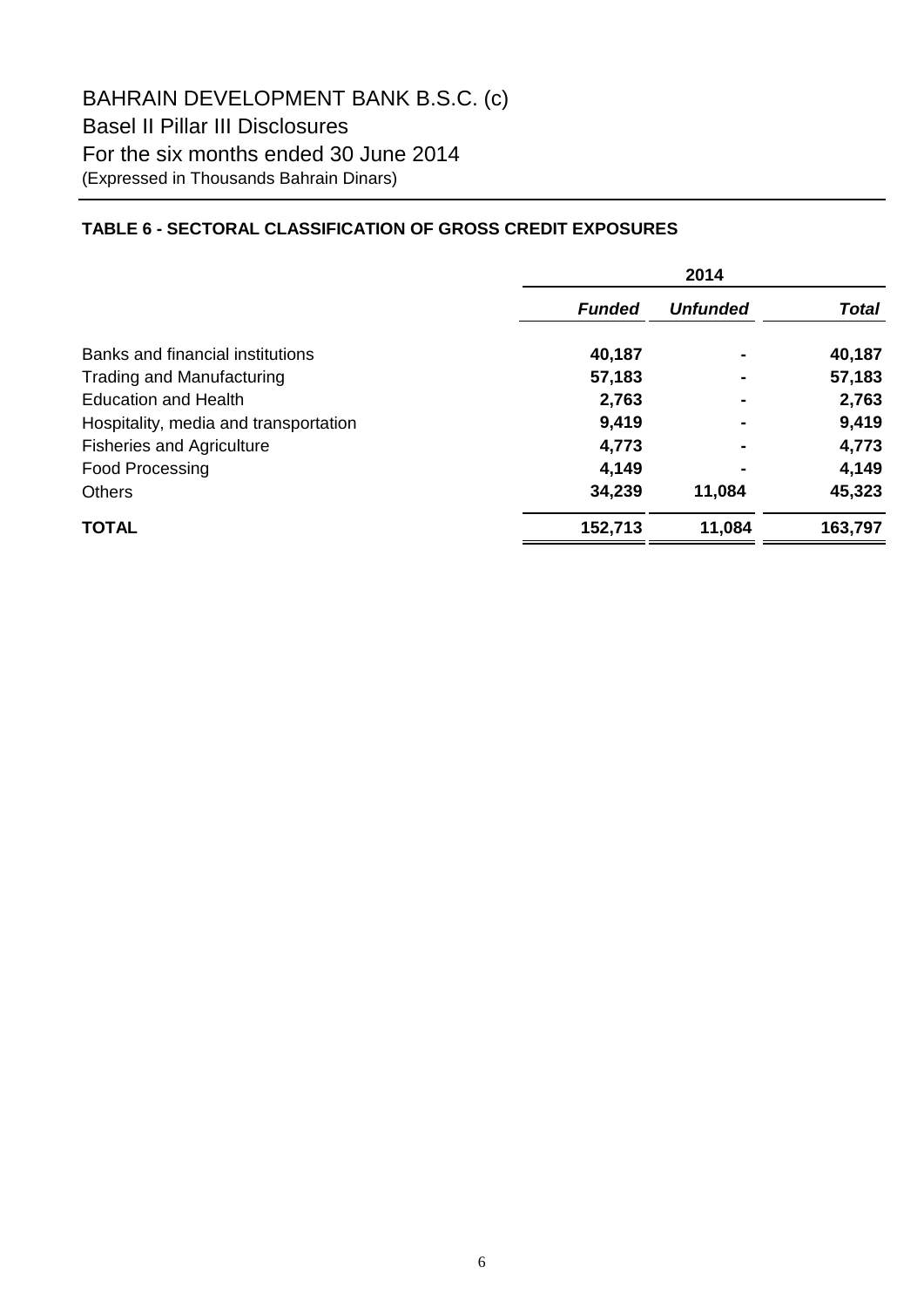### **TABLE 7 - CREDIT CONCENTRATION GREATER THAN 15% INDIVIDUAL OBLIGOR LIMIT**

Total credit exposures in excess of 15% individual obligor limit **-** 

### **Impairment of assets**

The Bank assesses at each balance sheet date whether there is any objective evidence that a specific financial asset is impaired. A financial asset is deemed to be impaired if, and only if, there is objective evidence of impairment as a result of one or more events that has occurred after the initial recognition of the asset (an incurred "impairment event") and that impairment event (or events) has an impact on the estimated future cash flows of the financial asset that can be reliably estimated. Evidence of impairment may include indications that the borrower is experiencing significant financial difficulty, default or delinquency in interest or principal payments, the probability that it will enter bankruptcy or other financial reorganisation and where observable data indicate that there is a measurable decrease in the estimated future cash flows, such as changes in arrears or economic conditions that correlate with defaults.

### **Restructured Credit Facilities**

During the six months 2014, credit facilities amounting to BD4,878 million were restructured. Restructuring concessions mainly related to deferral of loan installments to assist customers overcome temporary cash crunch situations or to realign the repayment with the borrowers'/projects' revised cash flow projections.

Due to the minor nature of concessions, there was no significant impact on the Bank"s provisions for loans and advances impairment and present and future earnings.

### **Past due exposures**

This includes claims, for which the repayment is overedue for more than 90 days. The risk weighting for such loans is either 100 percent or 150 percent is applied depending on the level of provisions maintained against the assets.

### **TABLE 8 - COUNTERPARTY WISE BREAKDOWN OF IMPAIRED LOANS AND IMPAIRMENT PROVISION**

|                                  |                                          |                              | 2014                          |                |                                        |
|----------------------------------|------------------------------------------|------------------------------|-------------------------------|----------------|----------------------------------------|
|                                  | <b>Impaired</b><br>and past<br>due loans | <b>Specific</b><br>provision | <b>Charge</b><br>(recoveries) | Write off      | <b>Collective</b><br><i>impairment</i> |
| Project finance                  | 12,395                                   | 12,882                       | 218                           | $\blacksquare$ | 604                                    |
| <b>Fisheries and Agriculture</b> | 1,413                                    | ۰                            | ۰                             | ۰              | ٠                                      |
| <b>TOTAL</b>                     | 13,808                                   | 12,882                       | 218                           | -              | 604                                    |

7

**2014**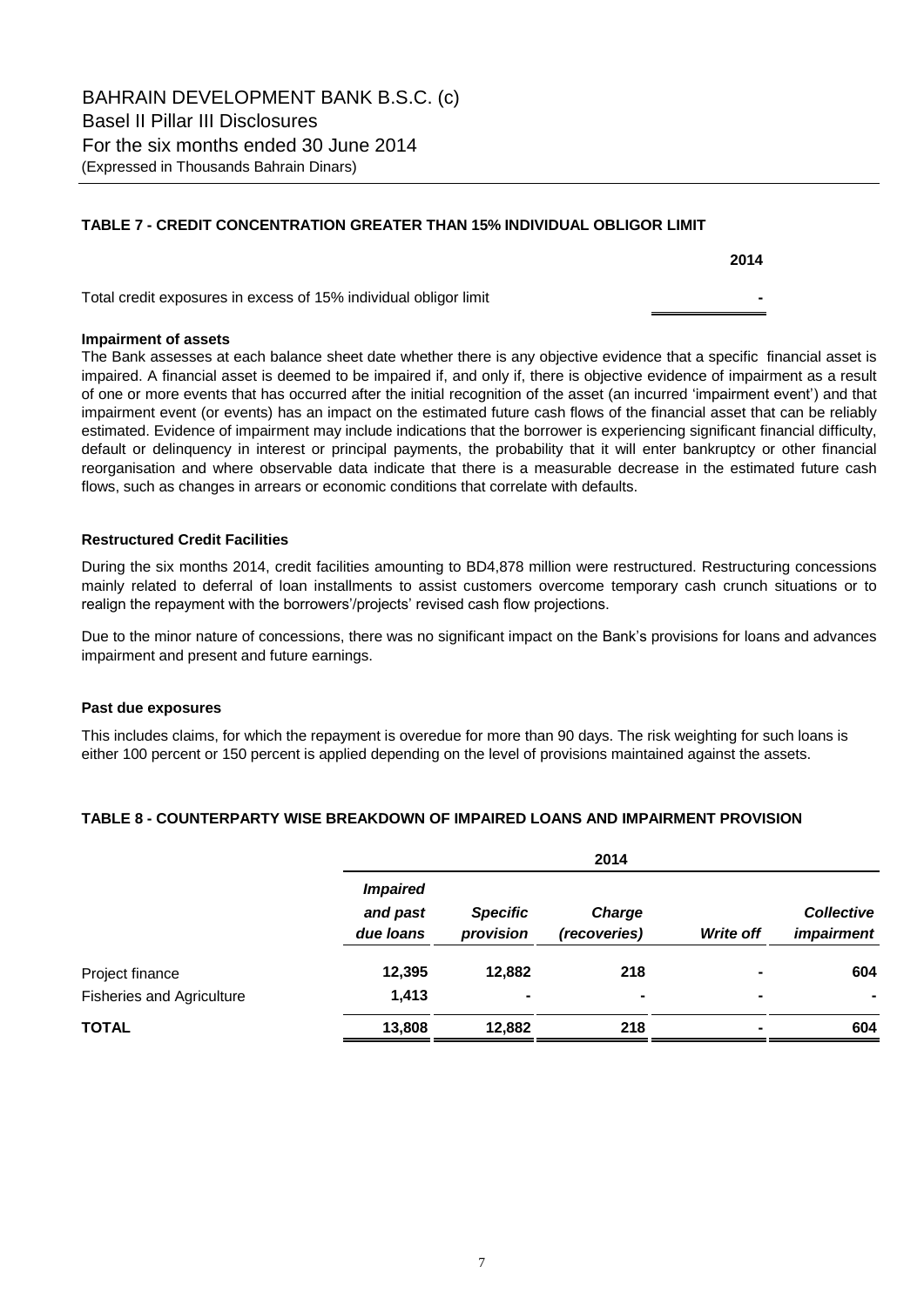### **TABLE 9 - RESIDUAL CONTRACTUAL MATURITY**

*Maturity analysis of assets and liabilities*

The table below summarises the maturity profile of the Group's assets and liabilities as at 30 June 2014.

|                                                | Up to $1$<br>month | 2 to 3<br>months         | 4 to 6<br>months | 7 months<br>to 1 year | 2 to 3<br>years | 4 to 5<br>years | 6 to 10<br>years | 11 to 20<br>years | <b>Total</b> |
|------------------------------------------------|--------------------|--------------------------|------------------|-----------------------|-----------------|-----------------|------------------|-------------------|--------------|
| 2014                                           |                    |                          |                  |                       |                 |                 |                  |                   |              |
| <b>Assets</b>                                  |                    |                          |                  |                       |                 |                 |                  |                   |              |
| Cash and balances with Central Bank of Bahrain | 2,621              |                          |                  |                       |                 |                 |                  |                   | 2,621        |
| Due from banks and other financial             |                    |                          |                  |                       |                 |                 |                  |                   |              |
| institutions                                   | 12,706             | 2,962                    | 14,805           |                       |                 | $\blacksquare$  |                  |                   | 30,473       |
| Accounts receivable and other assets           | 29                 | 270                      | 65               | 3,611                 |                 |                 |                  |                   | 3,975        |
| Loans and advances to customers                | 3,413              | 724                      | 1,863            | 3,945                 | 22,288          | 54,365          | 20,458           | 1,495             | 108,551      |
| Available for sale investments                 | 8,788              | $\overline{\phantom{a}}$ |                  |                       |                 |                 | 3,427            |                   | 12,215       |
| Property, plant and equipment                  |                    |                          |                  |                       |                 |                 |                  | 10,736            | 10,736       |
| <b>Total assets</b>                            | 27,557             | 3,956                    | 16,733           | 7,556                 | 22,288          | 54,365          | 23,885           | 12,231            | 168,571      |
| <b>Liabilities</b>                             |                    |                          |                  |                       |                 |                 |                  |                   |              |
| Deposits                                       | 46,285             | 20                       | 15,674           | 1,861                 |                 |                 |                  |                   | 63,840       |
| Accounts payable and other liabilities         | $\blacksquare$     | 3,524                    |                  |                       |                 |                 |                  |                   | 3,524        |
| Long term loans                                | ۰                  |                          | 682              | 682                   | 2,728           | 24,822          |                  | ٠                 | 28,914       |
| <b>Total liabilities</b>                       | 46,285             | 3,544                    | 16,356           | 2,543                 | 2,728           | 24,822          |                  |                   | 96,278       |
| Net liquidity gap                              | (18, 728)          | 412                      | 377              | 5,013                 | 19,560          | 29,543          | 23,885           | 12,231            |              |

8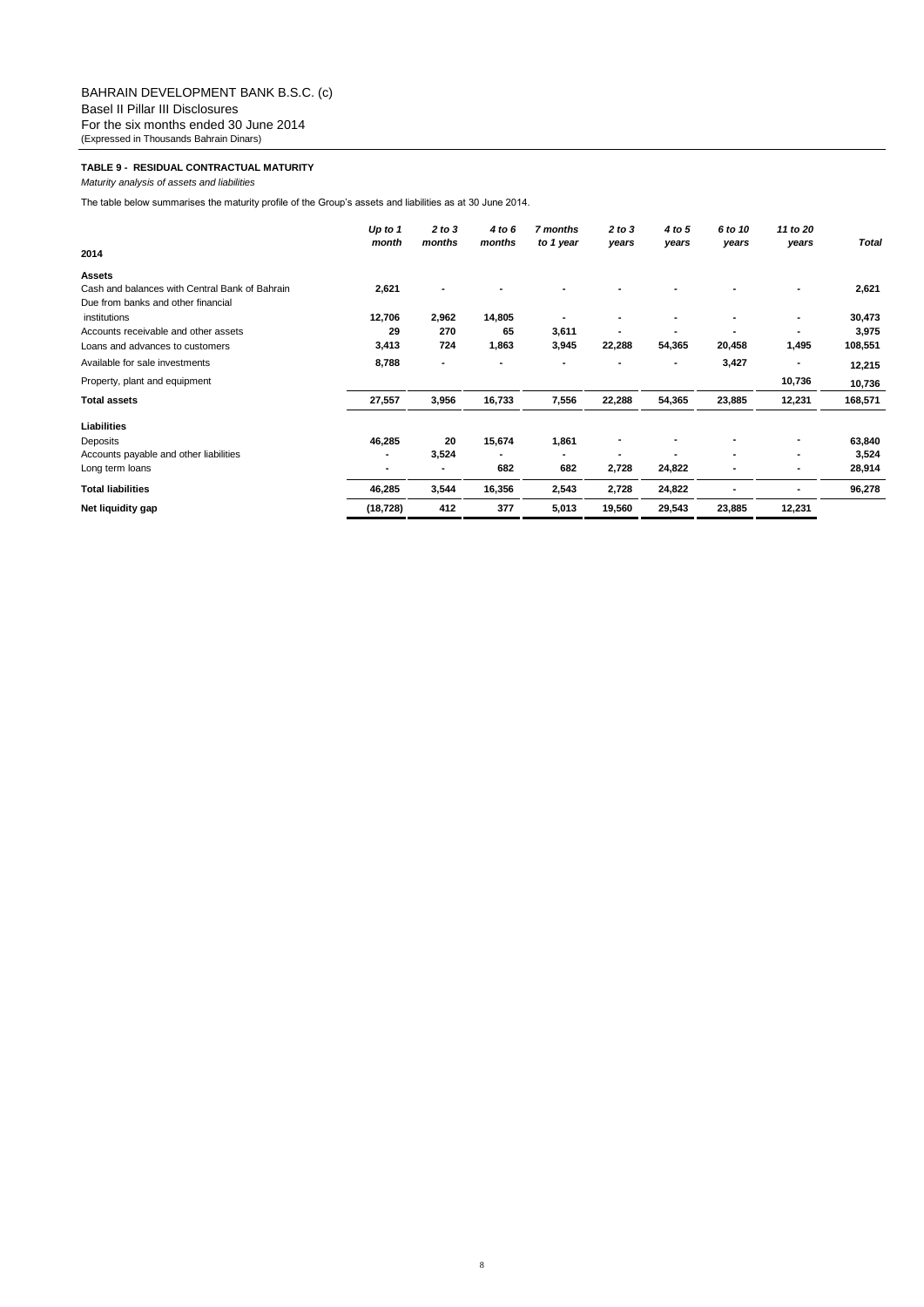### **TABLE 10 - GEOGRAPHICAL DISTRIBUTION OF IMPAIRMENT PROVISIONS FOR LOANS AND ADVANCES TO CUSTOMERS**

Bank and its subsidiaries are operated locally and Loans granted to Bahrainis only.

|                               | 2014   |
|-------------------------------|--------|
| <b>Bahrain</b>                |        |
| Specific impairment provision | 12,882 |
| <b>TOTAL</b>                  | 12,882 |

**TABLE 11 - MOVEMENT IN IMPAIRMENT PROVISION FOR LOANS AND ADVANCES TO CUSTOMERS AND INTEREST IN SUSPENSE**

|                                       | 2014                   |            |                |                                  |                   |              |              |
|---------------------------------------|------------------------|------------|----------------|----------------------------------|-------------------|--------------|--------------|
|                                       | <b>Project finance</b> |            |                | <b>Fisheries and agriculture</b> |                   |              |              |
|                                       | <b>Specific</b>        | Collective | <b>Total</b>   | <b>Specific</b>                  | <b>Collective</b> | <b>Total</b> | <b>Total</b> |
| Balance at 1 January 2014             | 12,618                 | 650        | 13,268         |                                  |                   | ٠            | 13,268       |
| Amounts written off during the period |                        | ٠          | $\blacksquare$ |                                  |                   | ۰            |              |
| Charge for the period                 | 1,402                  | ٠          | 1,402          | -                                |                   | ٠            | 1,402        |
| Recoveries during the period          | (1, 138)               | (46)       | (1, 184)       | ٠                                | ۰                 | ٠            | (1, 184)     |
| At 30 June 2014                       | 12,882                 | 604        | 13,486         |                                  |                   | ۰.           | 13,486       |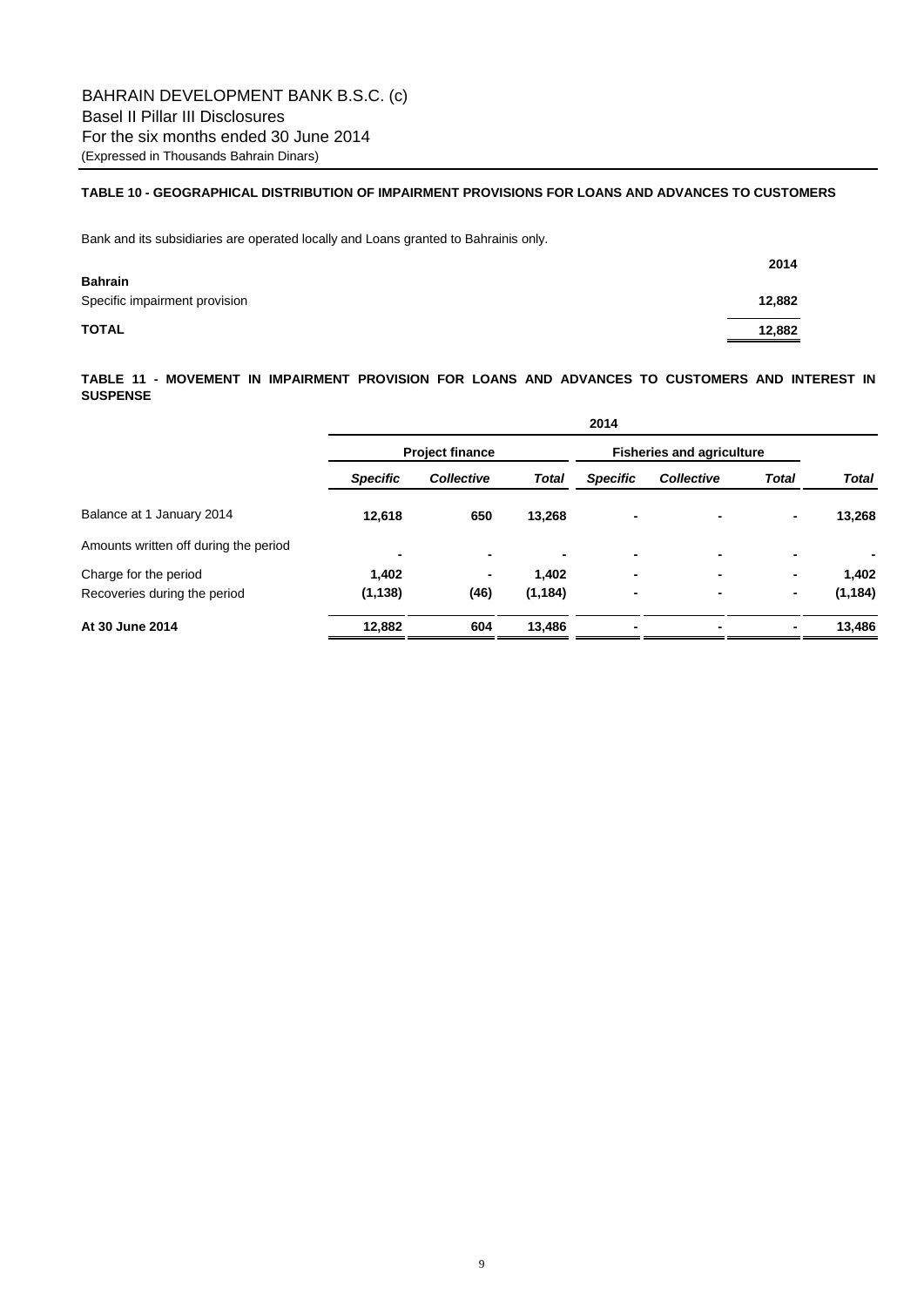## **TABLE 12 - PAST DUE LOANS - AGE ANALYSIS**

## **i) By Geographical area**

|                                                     | 2014                                  |                                 |                        |                 |  |  |
|-----------------------------------------------------|---------------------------------------|---------------------------------|------------------------|-----------------|--|--|
|                                                     | <b>Three</b><br>months to<br>one year | <b>One</b><br>to three<br>years | Over<br>three<br>years | <b>Total</b>    |  |  |
| <b>Bahrain</b>                                      | 9,662                                 | 2,586                           | 1,560                  | 13,808          |  |  |
| <b>TOTAL</b>                                        | 9,662                                 | 2,586                           | 1,560                  | 13,808          |  |  |
| <b>By Counterparty wise</b><br>ii)                  |                                       |                                 |                        |                 |  |  |
|                                                     | <b>Three</b><br>months to<br>one year | <b>One</b><br>to three<br>years | Over<br>three<br>years | <b>Total</b>    |  |  |
| Project finance<br><b>Fisheries and Agriculture</b> | 8,669<br>993                          | 2,363<br>223                    | 1,363<br>197           | 12,395<br>1,413 |  |  |

# **TOTAL 9,662 2,586 1,560 13,808**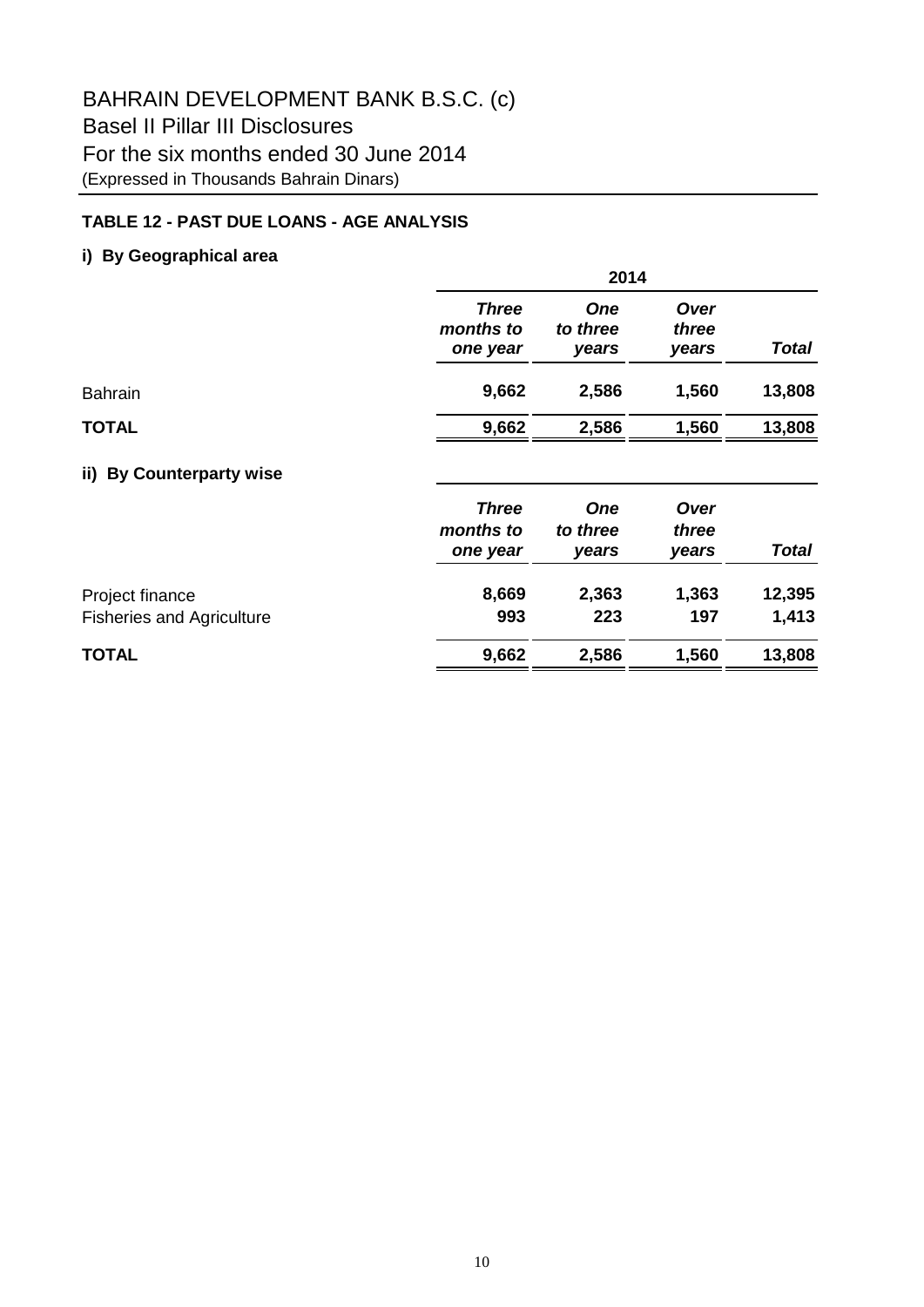## **TABLE 13 - CREDIT RISK EXPOSURE POST CREDIT RISK MITIGATION AND CREDIT CONVERSION**

|                                  | 2014    |
|----------------------------------|---------|
| Claims on sovereign              | ۰       |
| Claims on public sector entities |         |
| Claims on banks                  | 9,265   |
| Claims on corporate              | 97,417  |
| Past due exposures               | 17,158  |
| Equity                           | 6,836   |
| Other exposures                  | 12,278  |
| <b>TOTAL</b>                     | 142,954 |

## **TABLE 14 - ELIGIBLE FINANCIAL COLLATERAL AND GUARANTEES**

Bank take collateral from borrowers consists of cash deposits, letters of guarantee and properties. Management monitors the market value of collateral, requests additional collateral in accordance with the underlying agreement and evaluates the adequacy of the allowance for impairment.

|                     | 2014         |                 |
|---------------------|--------------|-----------------|
|                     | <b>Gross</b> | <b>Eligible</b> |
|                     | exposure     | <b>CRM</b>      |
| Claims on sovereign |              |                 |
| Claims on banks     | 9,265        | $\blacksquare$  |
| Claims on corporate | 114,575      | 326             |
| Equity              | 6,836        |                 |
| Other exposures     | 12,278       | $\blacksquare$  |
| <b>TOTAL</b>        | 142,954      | 326             |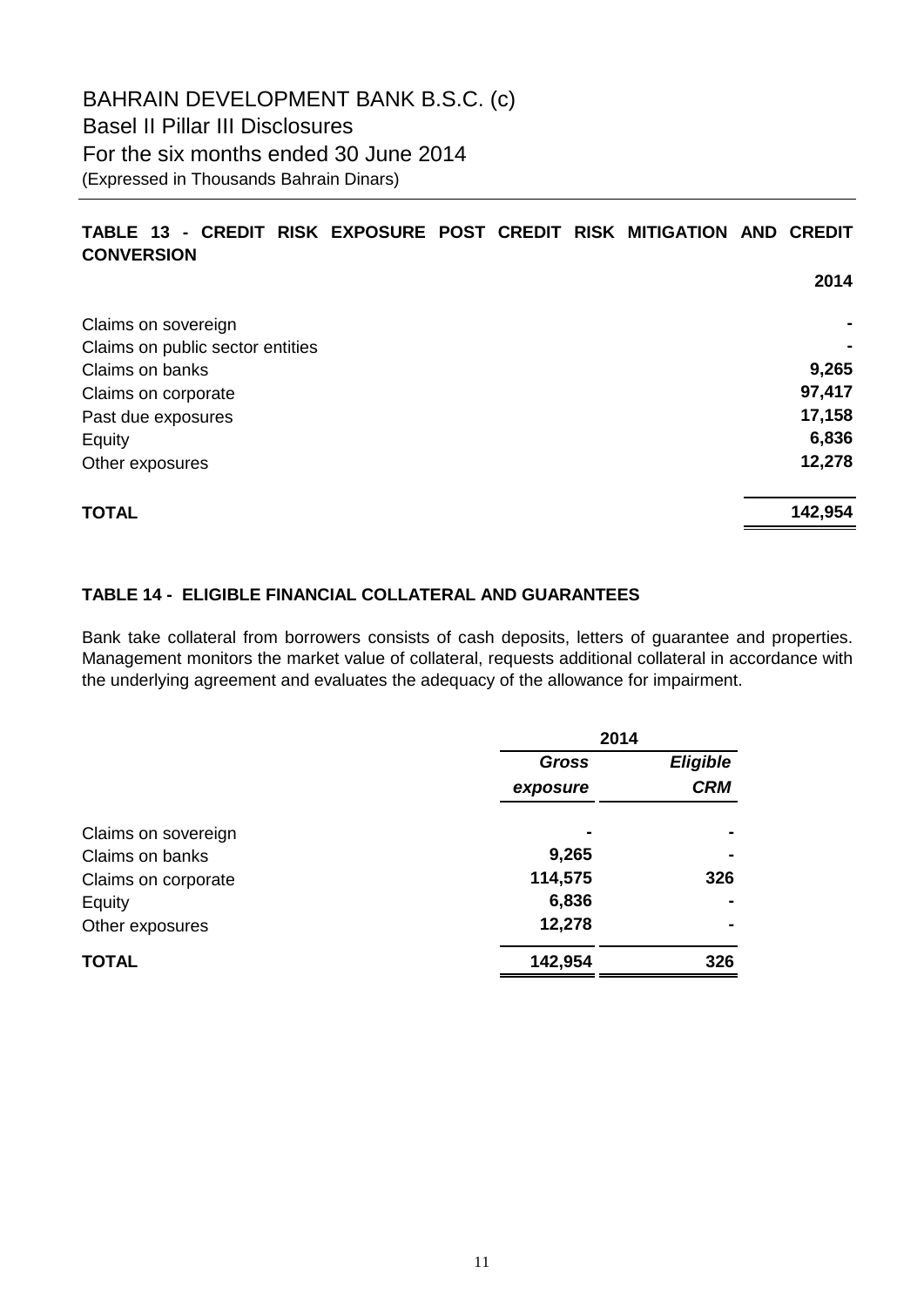### **TABLE 15 - SENSITIVITY ANALYSIS - INTEREST RATE RISK (IRRBB)**

Impact on net interest income for the year ended 30 June 2014

|                                                                                                 | 2014                            |
|-------------------------------------------------------------------------------------------------|---------------------------------|
| <b>Bahraini Dinar</b><br>Assets<br>Liabilities                                                  | 115,084<br>52,275               |
| $(+)$ 200 basis points<br>(-) 200 basis points                                                  | 1,256<br>(1, 256)               |
| <b>US Dollar</b><br>Assets<br>Liabilities<br>$(+)$ 200 basis points<br>(-) 200 basis points     | 5,655<br>22,876<br>(344)<br>344 |
| <b>Kuwaiti Dinar</b><br>Assets<br>Liabilities<br>$(+)$ 200 basis points<br>(-) 200 basis points | 7,779<br>7,570<br>4<br>(4)      |
| Saudi Riyals<br>Assets<br>Liabilities<br>$(+)$ 200 basis points                                 | 9,994<br>10,034<br>(1)          |
| (-) 200 basis points                                                                            | 1                               |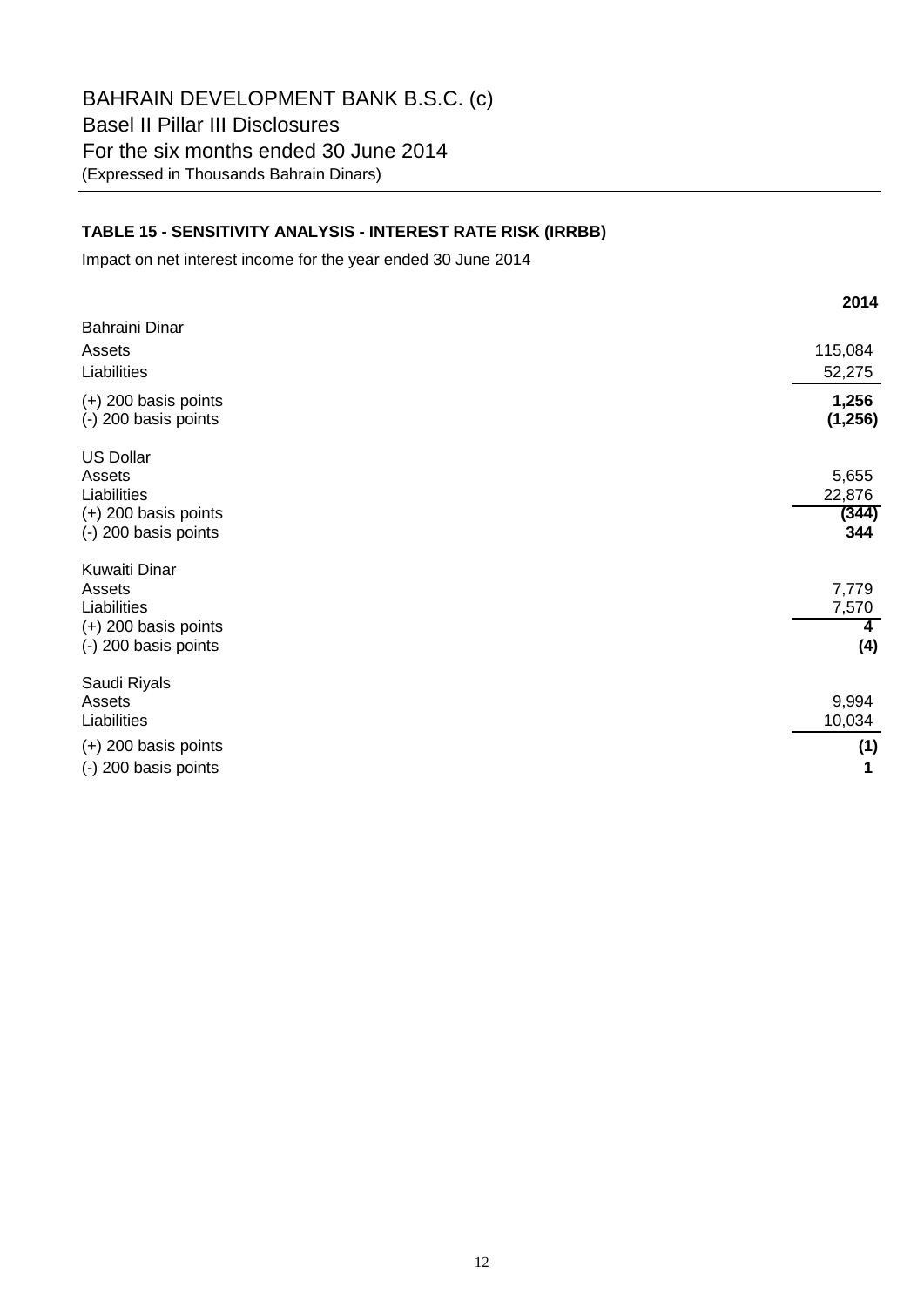#### **TABLE 16 - MARKET RISK, INTEREST RATE GAP**

### **Market risk**

Market risk is defined as potential adverse changes in the fair value or future cash flows of a trading position or portfolio of financial instruments resulting from the movement of market variables, such as interest rates, currency rates, equity prices and commodity prices, market indices as well as volatilities and correlations between markets. As its primary tool, the Bank measures its market risk exposure using the Standardised Approach under Basel II.

#### **Interest rate risk**

Interest rate risk arises from the possibility that changes the interest rates will affect future profitability or the fair values of the financial instruments. The Bank is exposed to interest rate risks due to mismatches of interest rate repricing of assets and liabilities. Positions are monitored periodically to ensure that this is maintained within the established limits.

The Bank"s interest rate sensitivity position is based on the contractual repricing or maturity dates, whichever dates are earlier, as follows

| 2014                                           | Up to $1$<br>month | 2 to 3<br>months | 4 to 6<br>months | 7 months<br>to 1 year 2 to 5 years |        | Over 5<br>years | Non-<br>interest<br>bearing | Total   |
|------------------------------------------------|--------------------|------------------|------------------|------------------------------------|--------|-----------------|-----------------------------|---------|
| <b>Assets</b>                                  |                    |                  |                  |                                    |        |                 |                             |         |
| Cash and balances with Central Bank of Bahrain |                    |                  |                  |                                    |        | ٠               | 2,621                       | 2,621   |
| Due from banks and other financial             |                    |                  |                  |                                    |        |                 |                             |         |
| institutions                                   | 12,706             | 2,962            | 14,805           |                                    |        | ٠               | ٠                           | 30,473  |
| Accounts receivable and other assets           |                    |                  |                  |                                    |        |                 | 26,926                      | 26,926  |
| Loans and advances to customers                | 3,413              | 724              | 1,863            | 3,945                              | 76,653 | 21,953          | ۰                           | 108,551 |
| <b>Total assets</b>                            | 16,119             | 3,686            | 16,668           | 3,945                              | 76,653 | 21,953          | 29,547                      | 168,571 |
| <b>Liabilities</b>                             |                    |                  |                  |                                    |        |                 |                             |         |
| Deposits                                       | 46,285             | 20               | 15,674           | 1,861                              |        |                 |                             | 63,840  |
| Accounts payable and other liabilities         | ۰                  |                  |                  | ۰                                  |        |                 | 3,524                       | 3,524   |
| Long term loans                                |                    |                  | 682              | 682                                | 2,728  | 24,822          |                             | 28,914  |
| <b>Total liabilities</b>                       | 46,285             | 20               | 16,356           | 2,543                              | 2,728  | 24,822          | 3,524                       | 96,278  |
| Net liquidity gap                              | (30,166)           | 3,666            | 312              | 1,402                              | 73,925 | (2,869)         | 26,023                      |         |
|                                                |                    |                  |                  |                                    |        |                 |                             |         |